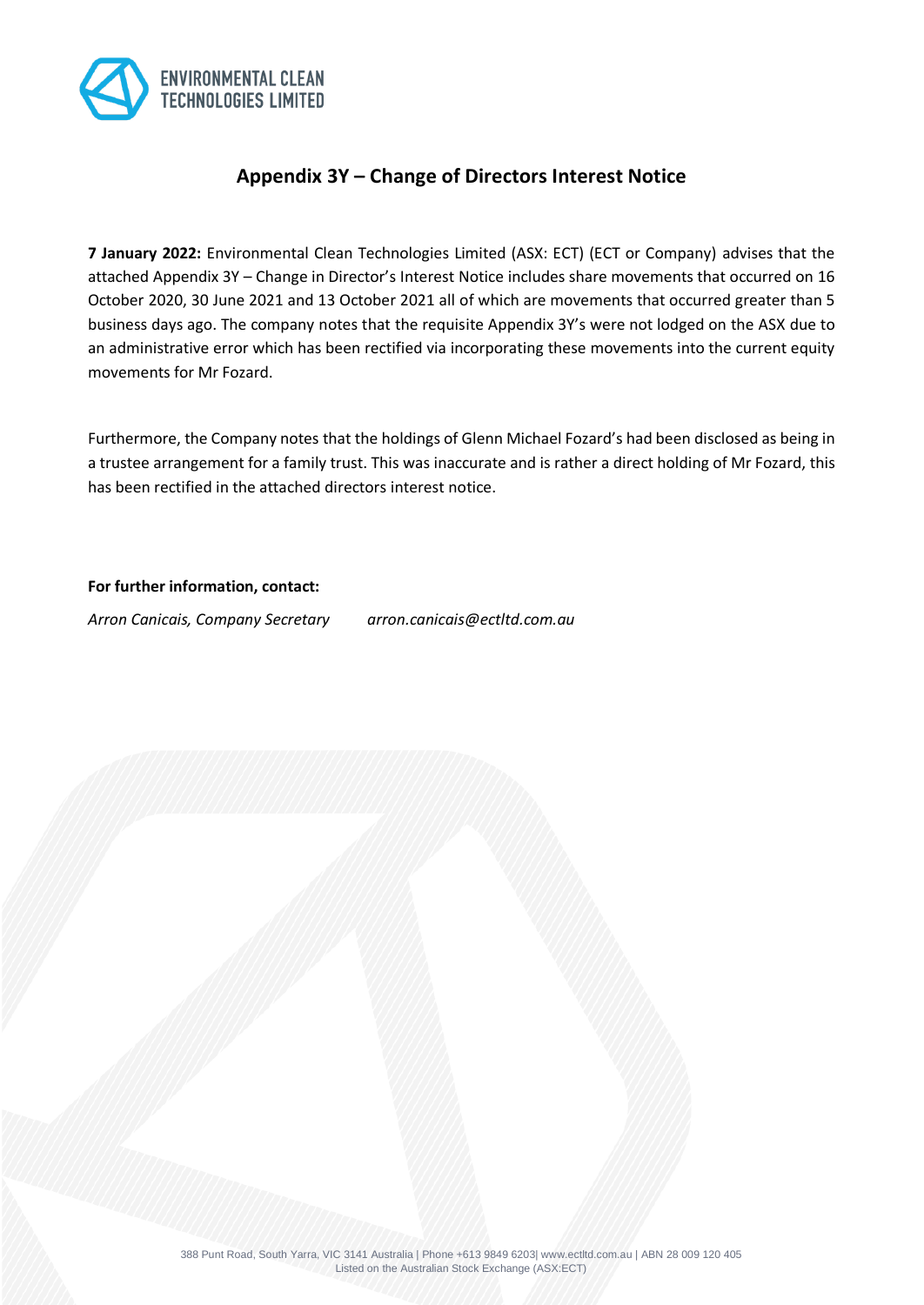# **Appendix 3Y**

*Rule 3.19A.2*

# **Change of Director's Interest Notice**

*Information or documents not available now must be given to ASX as soon as available. Information and documents given to ASX become ASX's property and may be made public.*

Introduced 30/09/01 Amended 01/01/11

| <b>Name of entity:</b> Environmental Clean Technologies Limited |
|-----------------------------------------------------------------|
| <b>ABN: 29 009 120 405</b>                                      |

We (the entity) give ASX the following information under listing rule 3.19A.2 and as agent for the director for the purposes of section 205G of the Corporations Act.

| <b>Name of Director</b> | Glenn Fozard |
|-------------------------|--------------|
| Date of last notice     | 22 June 2021 |

#### **Part 1 - Change of director's relevant interests in securities**

*In the case of a trust, this includes interests in the trust made available by the responsible entity of the trust*

Note: In the case of a company, interests which come within paragraph (i) of the definition of "notifiable interest of a director" should be disclosed in this part.

| Direct or indirect interest<br>Nature of indirect interest                                                                    | Direct and<br>٠<br>Indirect<br>٠<br>Fozard Investments Pty Ltd (SMSF) – an entity of<br>٠                                                                                                                                                               |  |
|-------------------------------------------------------------------------------------------------------------------------------|---------------------------------------------------------------------------------------------------------------------------------------------------------------------------------------------------------------------------------------------------------|--|
| (including registered holder)<br>Note: Provide details<br>of<br>the<br>circumstances giving rise to the<br>relevant interest. | which Mr Fozard is a Trustee<br>Anne Fozard, as trustee for a family trust<br>$\blacksquare$ .                                                                                                                                                          |  |
| Date of change                                                                                                                | 16 October 2020, 30 June 2021, 13 October 2021 and<br>30 December 2021                                                                                                                                                                                  |  |
| No. of securities held prior to<br>change                                                                                     | Direct<br>$\circ$ ECT - 3,806,668<br>$ECTOE - 400,000$<br>$\circ$<br>Fozard Investment Pty Ltd (SMSF)<br>$\circ$ ECT - 3,000,000<br>$\circ$ ECTOE - 800,000<br>Anne Fozard (as trustee)<br>$ECT - 2,000,000$<br>$\circ$<br>$ECTOE - 800,000$<br>$\circ$ |  |
| Class                                                                                                                         | ECT - Fully paid ordinary shares<br>٠<br>ECTOE - Options exercisable at \$0.003 on or<br>٠<br>before 17 February 2023                                                                                                                                   |  |

<sup>+</sup> See chapter 19 for defined terms.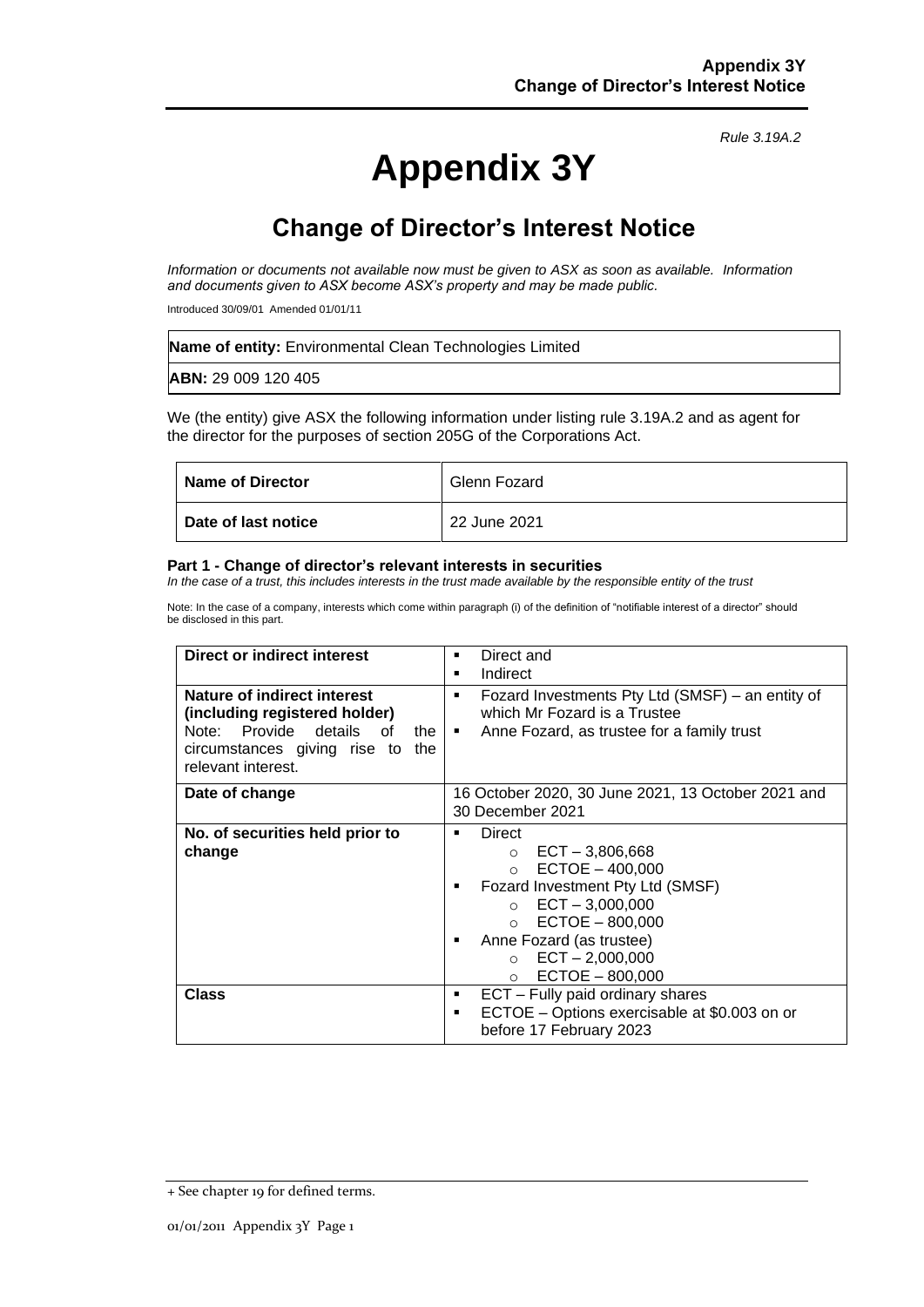| <b>Number acquired</b><br><b>Number disposed</b>                                                                                                                                  | Glenn Michael Fozard<br>$ECT - 4,058,082$<br>$\circ$<br>$ECTOE - 4,000,000$<br>$\circ$<br>$ECTOE - 102,223$<br>$\circ$<br>$ECTOE - 20,445$<br>$\circ$<br>Fozard Investments Pty Ltd<br>ECT - 99,182<br>$\circ$<br>Nil<br>$\bullet$                                                       |
|-----------------------------------------------------------------------------------------------------------------------------------------------------------------------------------|------------------------------------------------------------------------------------------------------------------------------------------------------------------------------------------------------------------------------------------------------------------------------------------|
| <b>Value/Consideration</b><br>Note: If consideration is non-cash.<br>provide<br>details<br>estimated<br>and<br>valuation                                                          | \$40,000 for ECT shares and ECTOE based on the<br>٠<br>conversion of the promissory note.<br>Nil for the ECTOE movements in June and October<br>٠<br>\$8,926<br>٠                                                                                                                        |
| No. of securities held after change<br>(indirect)                                                                                                                                 | Direct<br>$\bullet$<br>$ECT - 7,864,750$<br>$\circ$<br>$ECTOE - 4,522,668$<br>$\circ$<br>Fozard Investment Pty Ltd (SMSF)<br>$ECT - 3,099,182$<br>$\Omega$<br>$ECTOE - 800,000$<br>$\Omega$<br>Anne Fozard (as trustee)<br>$ECT - 2,000,000$<br>$\circ$<br>$ECTOE - 800,000$<br>$\Omega$ |
| Nature of change<br>Example: on-market trade, off-<br>market trade, exercise of options,<br>issue of securities under dividend<br>reinvestment plan, participation in<br>buy-back | Shares and ECTOE quoted options issued upon<br>$\bullet$<br>conversion of promissory notes held as approved<br>by shareholders via resolutions 18 and 19 at the<br>2021 AGM held on 22 December 2021                                                                                     |

## **Part 2 – Change of director's interests in contracts**

Note: In the case of a company, interests which come within paragraph (ii) of the definition of "notifiable interest of a director" should be disclosed in this part.

| <b>Detail of contract</b>                                                                                                                                                      | <b>NA</b> |
|--------------------------------------------------------------------------------------------------------------------------------------------------------------------------------|-----------|
| Nature of interest                                                                                                                                                             | <b>NA</b> |
| Name of registered holder<br>(if issued securities)                                                                                                                            | <b>NA</b> |
| Date of change                                                                                                                                                                 | <b>NA</b> |
| No. and class of securities to<br>which interest related prior to<br>change<br>Note: Details are only required for a contract in relation<br>to which the interest has changed | <b>NA</b> |
| <b>Interest acquired</b>                                                                                                                                                       | <b>NA</b> |
| <b>Interest disposed</b>                                                                                                                                                       | <b>NA</b> |

<sup>+</sup> See chapter 19 for defined terms.